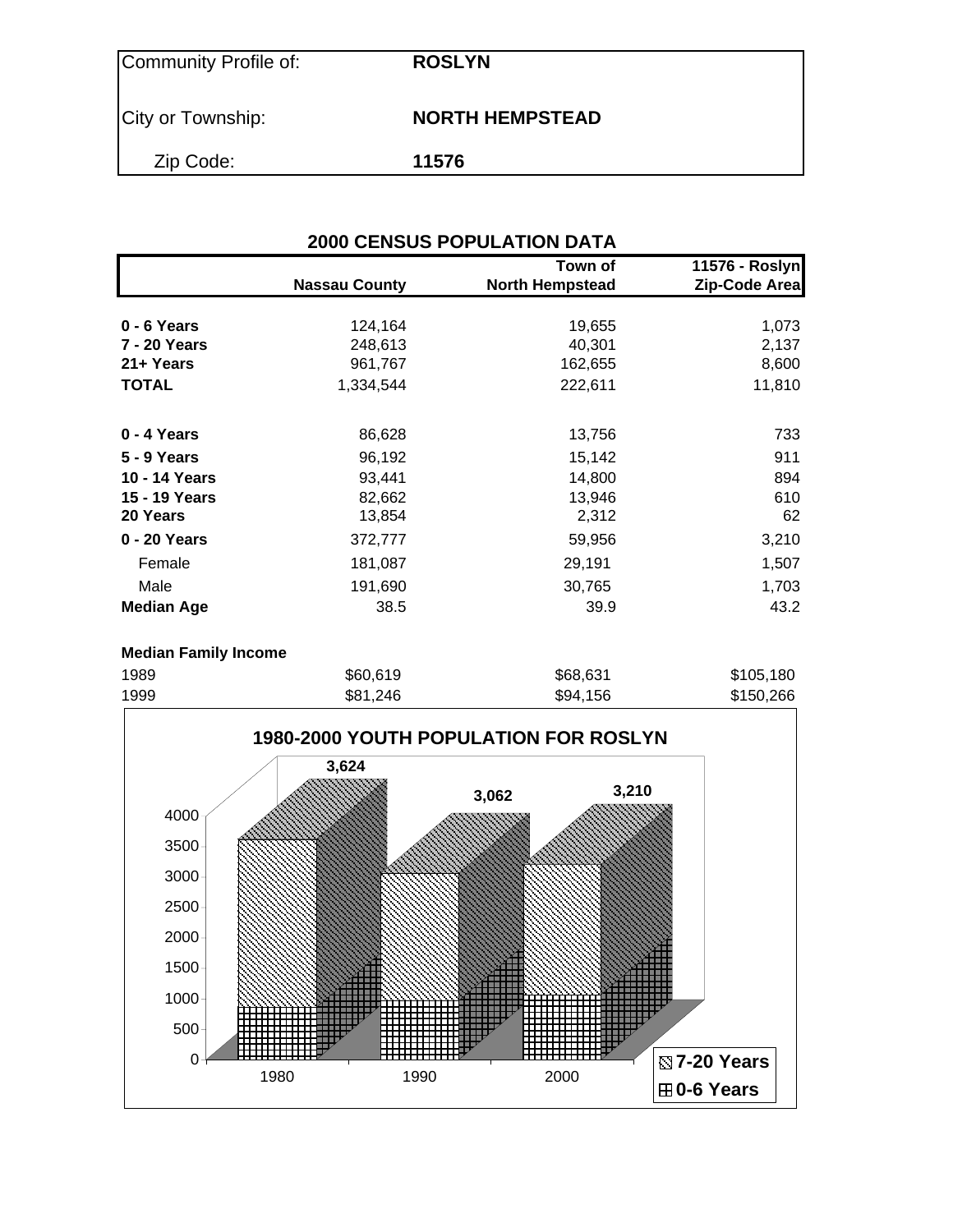| <b>Nassau County</b> |           | <b>Town of</b><br><b>North Hempstead</b> | 11576 - Roslyn<br>Zip-Code Area |  |
|----------------------|-----------|------------------------------------------|---------------------------------|--|
|                      |           |                                          |                                 |  |
| 0 - 6 Years          | 118,978   | 17,596                                   | 872                             |  |
| 7 - 20 Years         | 231,792   | 36,149                                   | 2,390                           |  |
| 21+ Years            | 978,505   | 162,384                                  | 8,530                           |  |
| <b>TOTAL</b>         | 1,329,275 | 216,129                                  | 11,792                          |  |
| $\ 0 - 4$ Years      | 83,639    | 12,094                                   | 616                             |  |
| 5 - 9 Years          | 90,106    | 15,703                                   | 664                             |  |
| 10 - 14 Years        | 82,042    | 11,594                                   | 793                             |  |
| 15 - 19 Years        | 79,040    | 11,882                                   | 971                             |  |
| 20 Years             | 15,943    | 2,472                                    | 218                             |  |
| $0 - 20$ Years       | 350,770   | 53,744                                   | 3,262                           |  |

# **2000 POPULATION PROJECTION DATA**

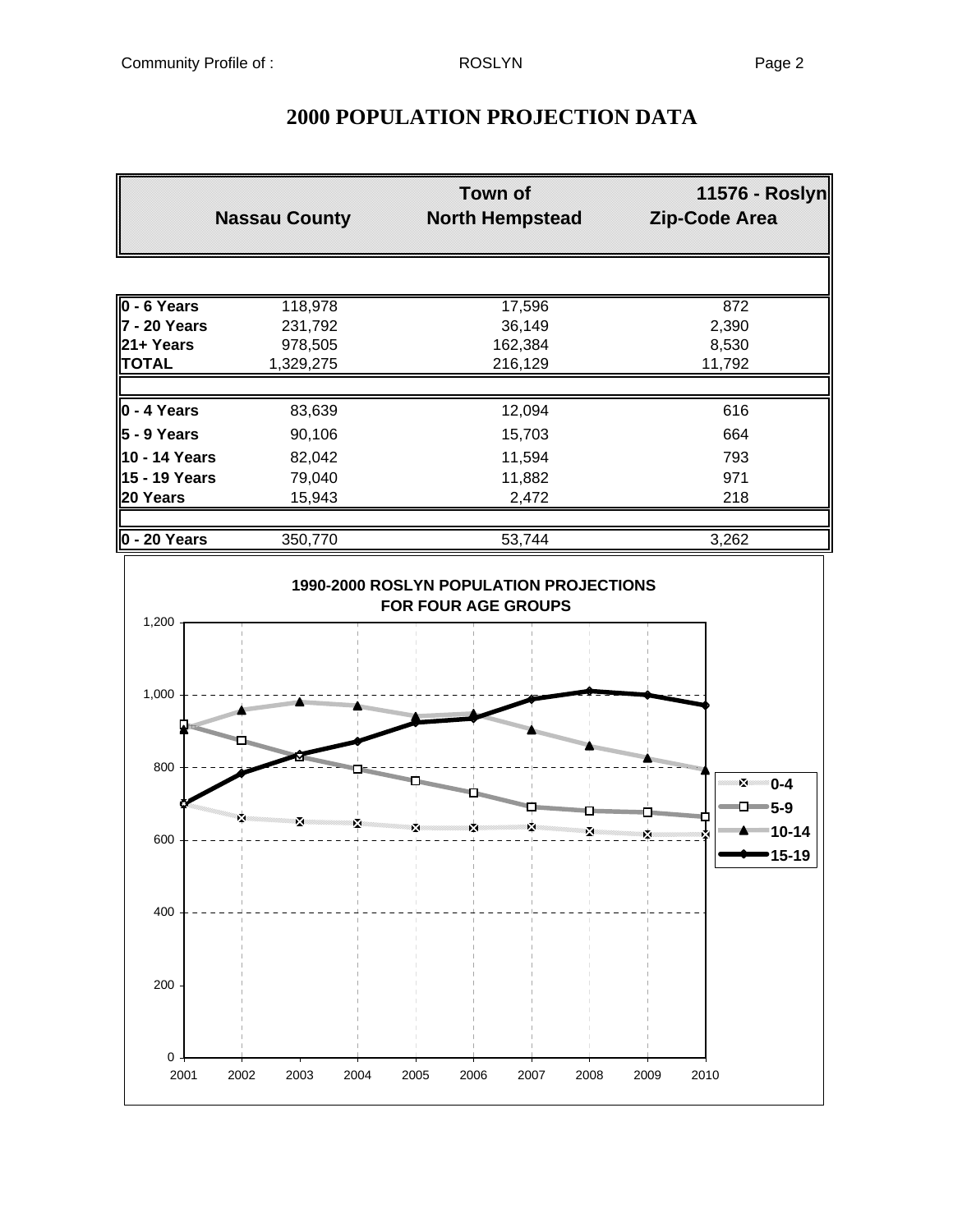|                 |                                                                                                                                                                                                                       |        | <b>TEMPORARY ASSISTANCE TO</b><br><b>NEEDY FAMILIES (Formerly AFDC)</b><br>(NUMBER OF INDIVIDUALS) |               |
|-----------------|-----------------------------------------------------------------------------------------------------------------------------------------------------------------------------------------------------------------------|--------|----------------------------------------------------------------------------------------------------|---------------|
|                 |                                                                                                                                                                                                                       |        | Town of                                                                                            | 16-20 y       |
| Year            | Nassau County                                                                                                                                                                                                         |        | North Hempstead                                                                                    | Zip-Code Area |
| 1985            |                                                                                                                                                                                                                       | 15,963 | 1,560                                                                                              | 18            |
| 1986            |                                                                                                                                                                                                                       | 15,337 | 1,468                                                                                              | 15            |
| 1987            |                                                                                                                                                                                                                       | 13,321 | 1,309                                                                                              | 13            |
| 1988            |                                                                                                                                                                                                                       | 12,410 | 1,314                                                                                              | 11            |
| 1989            |                                                                                                                                                                                                                       | 11,950 | 1,192                                                                                              | 12            |
| 1990            |                                                                                                                                                                                                                       | 12,607 | 1,294                                                                                              | 20            |
| 1991            |                                                                                                                                                                                                                       | 15,317 | 1,546                                                                                              | 30            |
| 1992            |                                                                                                                                                                                                                       | 16,528 | 1,674                                                                                              | 19            |
| 1993            |                                                                                                                                                                                                                       | 20,129 | 2,080                                                                                              | 27            |
| 1994            |                                                                                                                                                                                                                       | 20,622 | 2,207                                                                                              | 42            |
| 1995            |                                                                                                                                                                                                                       | 20,229 | 2,281                                                                                              | 44            |
| 1996            |                                                                                                                                                                                                                       | 17,800 | 1,960                                                                                              | 25            |
| 1997            |                                                                                                                                                                                                                       | 14,940 | 1,681                                                                                              | 26            |
| 1998            |                                                                                                                                                                                                                       | 12,706 | 1,397                                                                                              | 10            |
| 1999            |                                                                                                                                                                                                                       | 10,825 | 1,138                                                                                              | 31            |
| 000<br>Rate Per | 1987-1998 ROSLYN, NASSAU COUNTY AND TOWN OF NORTH<br>16.00<br>14.00<br>12.00<br>10.00<br>,,,,<br>8.00<br><b>MARIA CONTRACTOR</b><br>6.00<br>4.00<br>2.00<br>0.00<br>1987 1988 1989 1990 1991 1992 1993 1994 1995 1996 | ☞      | HEMPSTEAD AFDC RATES PER 1000 RESIDENTS<br>uamb<br>1997                                            | 1998<br>1999  |
|                 | Nassau County                                                                                                                                                                                                         |        | <b>D</b> North Hempstead Town                                                                      | □16-20 y      |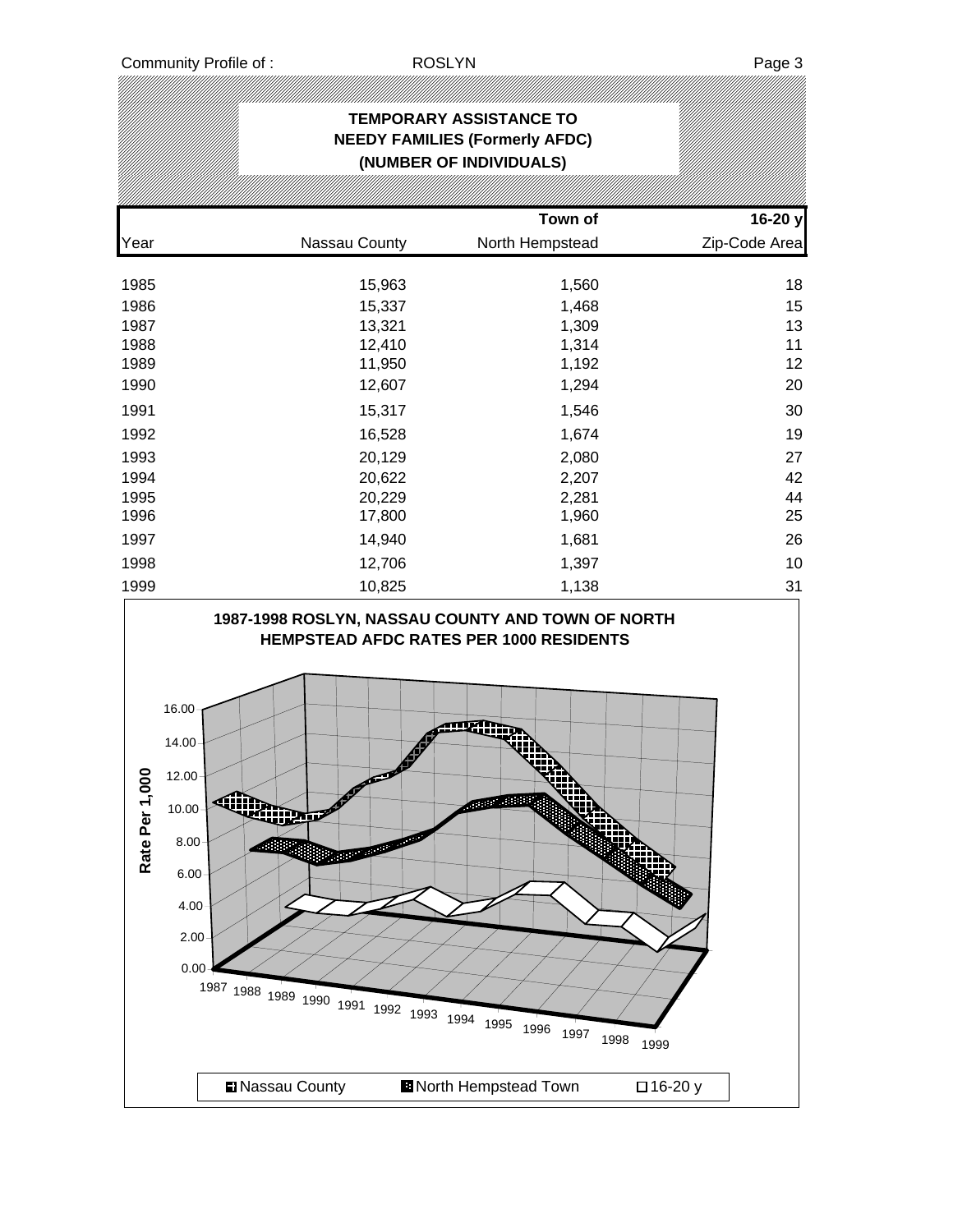#### **11576 ZIP-CODE AREA RESIDENT YOUTH OFFENSES**

|      |                  | 7-15 Years Old     |                |                         |
|------|------------------|--------------------|----------------|-------------------------|
|      |                  | <b>Station</b>     | Subjects of    |                         |
| Year | <b>Arrests</b>   | <b>Adjustments</b> | Investigation  | <b>Totals</b>           |
| 1990 | $\mathbf{2}$     | 18                 | 5              | 25                      |
| 1991 | $\overline{2}$   | 19                 | $\overline{2}$ | 23                      |
| 1992 | $\boldsymbol{0}$ | 9                  | 4              | 13                      |
| 1993 | 5                | 6                  | 5              | 16                      |
| 1994 | $\overline{c}$   | 13                 | 6              | 21                      |
| 1995 | 4                | 16                 | 4              | 24                      |
| 1996 | 3                | 18                 | 6              | 27                      |
| 1997 | 8                | 4                  | 4              | 16                      |
|      |                  |                    |                |                         |
|      |                  | 16-20 Years Old    |                |                         |
|      |                  | Subjects of        |                | <b>All Ages</b>         |
| Year | <b>Arrests</b>   | Investigation      | <b>Totals</b>  | <b>Total Incidents*</b> |
| 1990 | 9                | 6                  | 15             | 40                      |
| 1991 | 14               | 8                  | 22             | 45                      |
| 1992 | 13               | 10                 | 23             | 36                      |
| 1993 | 9                | 6                  | 15             | 31                      |
| 1994 | 13               | 15                 | 28             | 49                      |
| 1995 | 14               | 11                 | 25             | 49                      |
| 1996 | 21               | 10                 | 31             | 58                      |



\* Total incidents include arrests, station adjustments and subjects of investigation for 1988-1995. Youth offense data does not include data on convictions following from some of these arrests.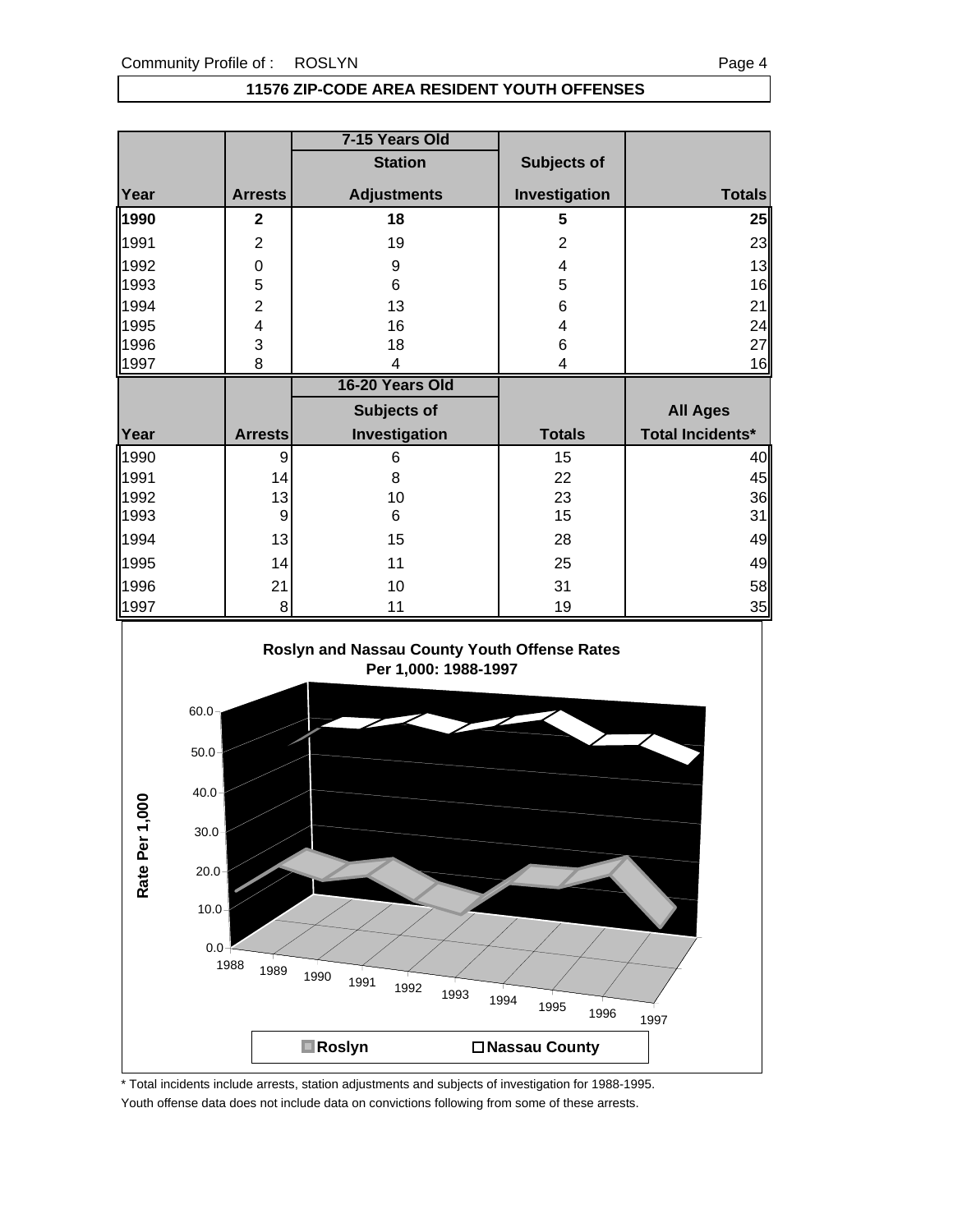Community Profile of : ROSLYN Page 5

|                                                               | <b>11576 ZIP-CODE AREA RESIDENT YOUTH OFFENSES</b>                                 |                                                                   |                                             |                       |                      |                                   |              |              |  |  |
|---------------------------------------------------------------|------------------------------------------------------------------------------------|-------------------------------------------------------------------|---------------------------------------------|-----------------------|----------------------|-----------------------------------|--------------|--------------|--|--|
|                                                               | Youth Offense Rate Per 1000 Resident Youth<br>For Combined Offense Types and Total |                                                                   |                                             |                       |                      |                                   |              |              |  |  |
|                                                               | Drug &                                                                             | <b>Violent &amp;</b>                                              |                                             |                       |                      | <b>Criminal</b>                   |              |              |  |  |
| Year                                                          |                                                                                    | Alcohol Threatening                                               | <b>Property</b>                             | <b>Status</b>         | <b>Theft</b>         | <b>Nonconf</b>                    | <b>Other</b> | <b>Total</b> |  |  |
| 1990                                                          | 1.4                                                                                | 5.7                                                               | 1.4                                         | 3.8                   | 3.8                  | 1.0                               | 0.0          | 19.1         |  |  |
| 1991                                                          | 1.9                                                                                | 3.4                                                               | 2.9                                         | 1.4                   | 4.3                  | 2.4                               | 2.9          | 21.6         |  |  |
| 1992                                                          | 0.0                                                                                | 3.7                                                               | 1.8                                         | 0.5                   | 7.3                  | 0.5                               | 2.8          | 16.5         |  |  |
| 1993                                                          | 0.5                                                                                | 4.2                                                               | 1.9                                         | 0.9                   | 4.7                  | 0.5                               | 1.9          | 14.5         |  |  |
| 1994                                                          | 2.9                                                                                | 1.0                                                               | 4.3                                         | 1.9                   | 8.1                  | 0.5                               | 4.8          | 23.4         |  |  |
| 1995<br>1996                                                  | 1.4<br>2.9                                                                         | 2.9<br>6.3                                                        | 3.4<br>0.0                                  | 3.9<br>5.3            | 3.9<br>8.7           | 1.4<br>2.4                        | 6.8<br>2.4   | 23.7<br>28.0 |  |  |
| 1997                                                          | 2.4                                                                                | 4.3                                                               | 2.9                                         | 1.0                   | 3.3                  | 0.0                               | 2.4          | 16.7         |  |  |
|                                                               |                                                                                    |                                                                   |                                             | <b>Youth Offenses</b> |                      |                                   |              |              |  |  |
|                                                               |                                                                                    |                                                                   | <b>For Combined Offense Types and Total</b> |                       |                      |                                   |              |              |  |  |
|                                                               |                                                                                    |                                                                   |                                             |                       |                      |                                   |              |              |  |  |
|                                                               | Drug &                                                                             | Violent &                                                         |                                             |                       |                      | <b>Criminal</b>                   |              |              |  |  |
| Year                                                          |                                                                                    | Alcohol Threatening                                               | <b>Property</b>                             | <b>Status</b>         | <b>Theft</b>         | <b>Nonconf</b>                    | <b>Other</b> | <b>Total</b> |  |  |
| 1990                                                          | 3                                                                                  | 12                                                                | 3                                           | 8                     | 8                    | 2                                 | 0            | 40           |  |  |
| 1991                                                          | 4                                                                                  | 7                                                                 | 6                                           | 3                     | 9                    | 5                                 | 6            | 45           |  |  |
| 1992                                                          | 0                                                                                  | 8                                                                 | 4                                           | 1                     | 16                   |                                   | 6            | 36           |  |  |
| 1993                                                          | 1                                                                                  | $\boldsymbol{9}$                                                  | 4                                           | $\overline{2}$        | 10                   | 1                                 | 4            | 31           |  |  |
| 1994                                                          | 6                                                                                  | $\overline{c}$                                                    | 9                                           | 4                     | 17                   | 1                                 | 10           | 49           |  |  |
| 1995                                                          | 3                                                                                  | 6                                                                 | 7                                           | 8                     | 8                    | 3                                 | 14           | 49           |  |  |
| 1996<br>1997                                                  | 6<br>5                                                                             | 13<br>9                                                           | 0<br>6                                      | 11<br>$\overline{2}$  | 18<br>$\overline{7}$ | 5<br>0                            | 5<br>5       | 58           |  |  |
|                                                               |                                                                                    |                                                                   |                                             |                       |                      |                                   |              | 35           |  |  |
|                                                               |                                                                                    | 1990-1997 Violent & Threatening, and Drug & Alcohol Youth Offense | <b>Rates in Roslyn and Nassau County</b>    |                       |                      |                                   |              |              |  |  |
| 16.0                                                          |                                                                                    |                                                                   |                                             |                       |                      |                                   |              |              |  |  |
| 14.0                                                          |                                                                                    |                                                                   |                                             |                       |                      |                                   |              |              |  |  |
|                                                               |                                                                                    |                                                                   |                                             |                       |                      |                                   |              |              |  |  |
| 12.0                                                          |                                                                                    |                                                                   |                                             |                       |                      |                                   |              |              |  |  |
|                                                               |                                                                                    |                                                                   |                                             |                       |                      |                                   |              |              |  |  |
| <b>Rate Per 1,000</b><br><b>Rate Per 1</b> ,000<br>6.0<br>4.0 |                                                                                    |                                                                   |                                             |                       |                      |                                   |              |              |  |  |
|                                                               |                                                                                    |                                                                   |                                             |                       |                      |                                   |              |              |  |  |
| 4.0                                                           |                                                                                    |                                                                   |                                             |                       |                      |                                   |              |              |  |  |
| 2.0                                                           |                                                                                    |                                                                   |                                             |                       |                      |                                   |              |              |  |  |
| 0.0                                                           |                                                                                    |                                                                   |                                             |                       |                      |                                   |              |              |  |  |
|                                                               | 1990                                                                               | 1991<br>1992                                                      | 1993                                        |                       | 1994                 | 1995                              | 1996         | 1997         |  |  |
|                                                               |                                                                                    | -Nassau County Alc/Drug/k                                         |                                             |                       |                      | -D-Nassau County Violent/Threat/k |              |              |  |  |
|                                                               |                                                                                    | -X-Roslyn Alc/Drug/k                                              |                                             |                       |                      | -B-Roslyn Violent/Threat/k        |              |              |  |  |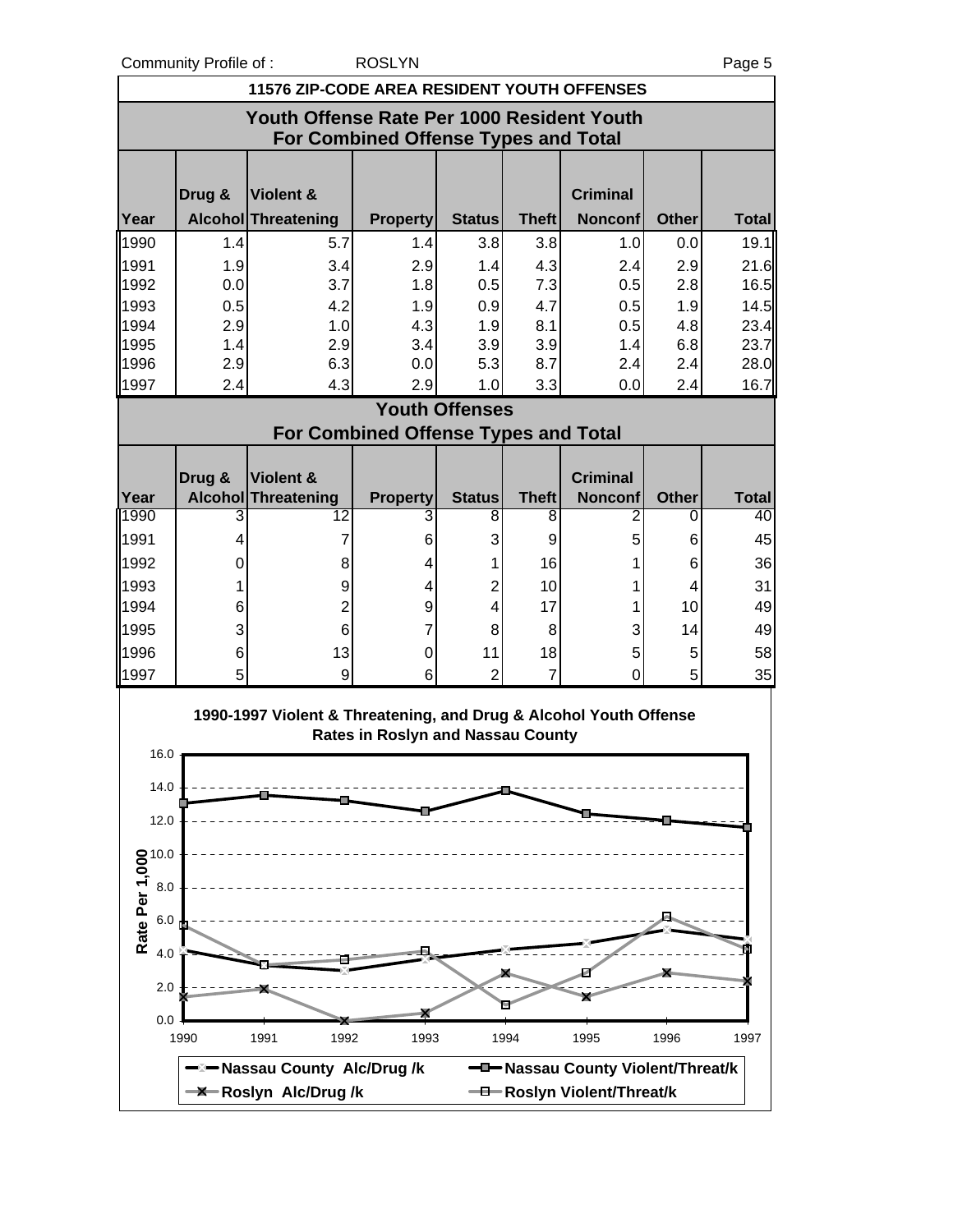

"Other" Communites Include: Albertson, Baldwin, Lynbrook, Bellmore, Levittown, Bethpage, New York City,

Freeport and Suffolk County. Each community comprises less than 4% of all youth offenses committed in Roslyn.



 "Other" Communities Include: Roslyn Heights, Pt Washington, Baldwin, Garden City, Westbury and Massapequa. Each "other" community comprises less than 6% of all offenses committed by Roslyn youth.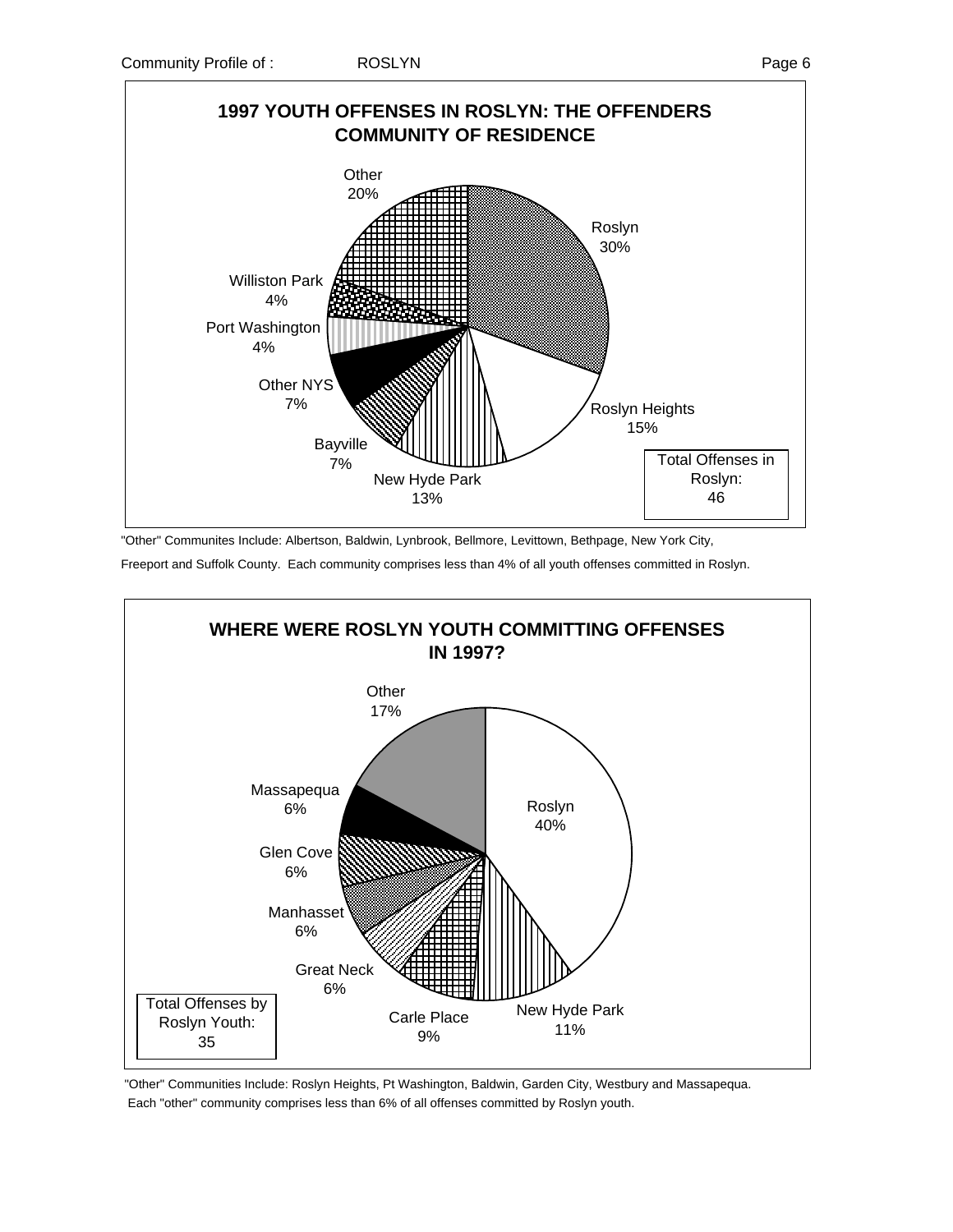## **PUBLIC SCHOOL ENROLLMENT IN ROSLYN UFSD**

|      | European | African                                               |          | Asian    | <b>Native</b> |               |       |
|------|----------|-------------------------------------------------------|----------|----------|---------------|---------------|-------|
| Year | American | American                                              | Latino   | American | American      | Total         |       |
|      |          |                                                       |          |          |               |               |       |
| 1987 | 2,145    | 157                                                   | 55       | 171      | 1             | 2,529         |       |
| 1988 | 2,097    | 162                                                   | 64       | 169      | 2             | 2,494         |       |
| 1989 | 2,025    | 164                                                   | 67       | 188      | 1             | 2,445         |       |
| 1990 | 2,034    | 164                                                   | 62       | 178      | 0             | 2,438         |       |
| 1991 | 1,989    | 135                                                   | 57       | 244      | 0             | 2,425         |       |
| 1992 | 2,016    | 140                                                   | 70       | 228      | 3             | 2,457         |       |
| 1993 | 2,002    | 150                                                   | 93       | 223      | 0             | 2,468         |       |
| 1994 | 2,006    | 159                                                   | 87       | 234      |               | 2,487         |       |
| 1995 | 2,041    | 171                                                   | 82       | 231      | 1             | 2,526         |       |
| 1996 | 2,127    | 164                                                   | 88       | 258      | 1             | 2,638         |       |
| 1997 | 2,182    | 154                                                   | 98       | 235      | 1             | 3,315         |       |
| 1998 | 2,273    | 158                                                   | 107      | 217      | 7             | 2,757         |       |
| 1999 | 2,325    | 136                                                   | 113      | 229      | 0             | 2,803         |       |
|      |          | Net Change in School Enrollment Between 1987 and 1999 |          |          |               |               |       |
|      |          | European                                              | African  |          | Asian         | <b>Native</b> |       |
|      | 1987-99  | American                                              | American | Latino   | American      | American      | Total |
|      |          |                                                       |          |          |               |               |       |

| Change in Number  | 180 | $-21$  | 58   | 58  |          | 274 |
|-------------------|-----|--------|------|-----|----------|-----|
| Change as Percent | 8%  | $-13%$ | 105% | 34% | $-100\%$ | 11% |
|                   |     |        |      |     |          |     |

| Net Change in School Enrollment Between 1993 and 1999 |         |          |          |        |          |               |        |
|-------------------------------------------------------|---------|----------|----------|--------|----------|---------------|--------|
|                                                       |         | European | African  |        | Asian    | <b>Native</b> |        |
|                                                       | 1993-99 | American | American | Latino | American | American      | Totall |
| Change in Number                                      |         | 323      | $-14$    | 20     |          |               | 335    |
| Change as Percent                                     |         | 16%      | $-9%$    | 22%    | 3%       |               | 14%    |



\* The 1993-99 change for Native Americans has been excluded from this chart because there were only 10 enrolled in 1993. This policy is meant to avoid distorted percent comparisons among groups.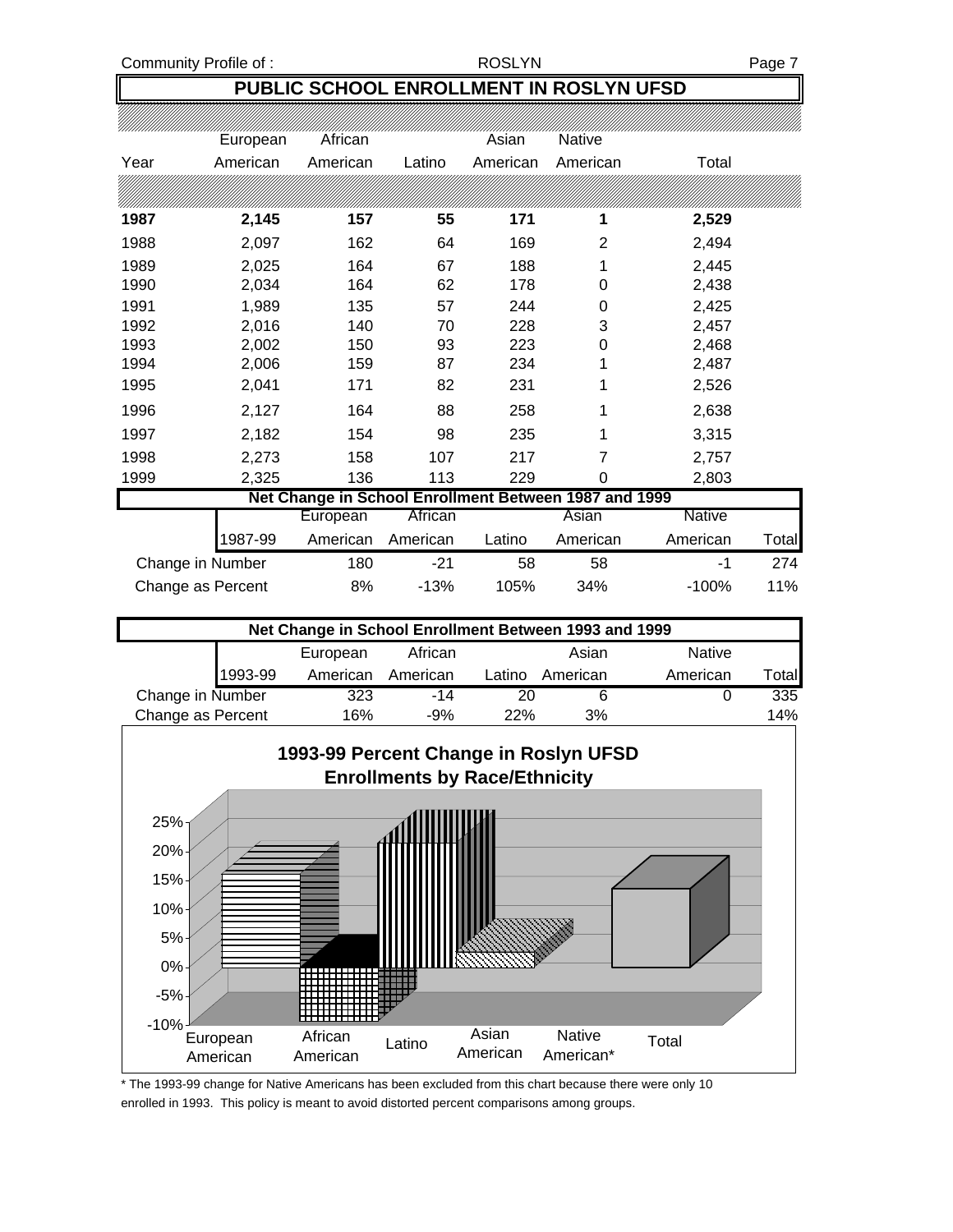Community Profile of : ROSLYN Page 8

**Dropout Percents in Roslyn UFSD, Town of North Hempstead, & Nassau County**

|      |            |            |          |                 | DROPOUT NUMBERS & PERCENTS OF HIGH SCHOOL ENROLLMENT* |          |
|------|------------|------------|----------|-----------------|-------------------------------------------------------|----------|
| Year | District-# | District-% | Town-#** | <u>Town-%**</u> | County-#                                              | County-% |
|      |            |            |          |                 |                                                       |          |
| 1987 | 4          | 0.4        | 62       | 0.6             | 1284                                                  | 2.0      |
| 1988 | 3          | 0.3        | 90       | 0.9             | 1177                                                  | 2.0      |
| 1989 | 1          | 0.1        | 65       | 0.7             | 932                                                   | 1.7      |
| 1990 | 4          | 0.5        | 63       | 0.7             | 759                                                   | 1.4      |
| 1991 | 4          | 0.5        | 84       | 0.9             | 613                                                   | 1.2      |
| 1992 | $\Omega$   | 0.0        | 71       | 0.8             | 654                                                   | 1.2      |
| 1993 |            | 0.1        | 56       | 0.6             | 630                                                   | 1.2      |
| 1994 | 3          | 0.4        | 85       | 0.9             | 724                                                   | 1.4      |
| 1995 |            | 0.1        | 55       | 0.6             | 531                                                   | 1.0      |
| 1996 | 0          | 0.0        | 42       | 0.4             | 477                                                   | 0.9      |
| 1997 | $\Omega$   | 0.0        | 41       | 0.4             | 479                                                   | 0.9      |
| 1998 |            | 0.1        | 43       | 0.4             | 489                                                   | 0.9      |

\*Dropout Rate = Dropouts divided by 9-12 grade enrollment including ungraded secondary enrollment. A dropout

is defined as any pupil who left school prior to graduation & did not enter another school or program leading to a GED.



\*\*Town data based on a weighted average of communities which are fully or partially located within town boundaries.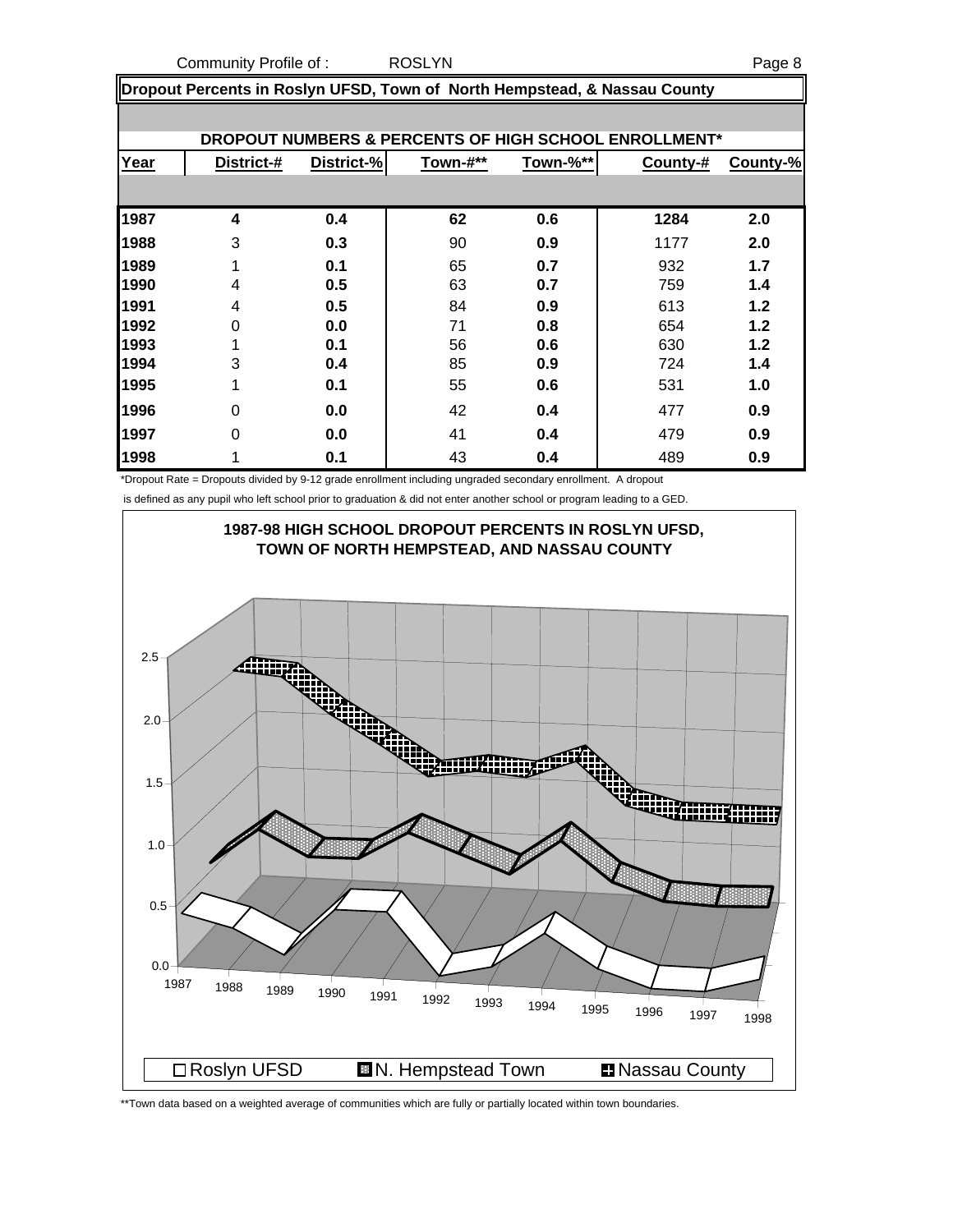|                                                                    |          | Fertility |                                                                                                                                    | Fertility |               | Fertility |
|--------------------------------------------------------------------|----------|-----------|------------------------------------------------------------------------------------------------------------------------------------|-----------|---------------|-----------|
| Year                                                               | Births** | Rate      | <b>Births</b>                                                                                                                      | Rate      | <b>Births</b> | Rate      |
| 1982                                                               | 84       | 30.5      | 14,342                                                                                                                             | 49.0      | 246,889       | 59.9      |
| 1983                                                               | 84       | 30.7      | 14,541                                                                                                                             | 49.7      | 248,222       | 59.9      |
| 1984                                                               | 88       | 31.9      | 14,758                                                                                                                             | 50.5      | 250,436       | 60.2      |
| 1985                                                               | 88       | 31.9      | 15,247                                                                                                                             | 52.3      | 258,826       | 61.9      |
| 1986                                                               | 87       | 31.7      | 15,567                                                                                                                             | 53.4      | 263,045       | 62.6      |
| 1987                                                               | 85       | 31.2      | 16,504                                                                                                                             | 56.7      | 271,355       | 64.3      |
| 1988                                                               | 87       | 31.8      | 17,072                                                                                                                             | 58.8      | 279,976       | 66.1      |
| 1989                                                               | 91       | 33.3      | 17,700                                                                                                                             | 61.0      | 290,528       | 68.2      |
| 1990                                                               | 91       | 33.4      | 18,180                                                                                                                             | 62.8      | 297,468       | 69.6      |
| 1991                                                               | 101      | 37.0      | 17,864                                                                                                                             | 61.7      | 292,523       | 68.1      |
| 1992                                                               | 111      | 41.9      | 18,065                                                                                                                             | 62.9      | 287,531       | 67.0      |
| 1993                                                               | 113      | 43.1      | 17,931                                                                                                                             | 62.8      | 282,377       | 66.0      |
| 1994                                                               | 119      | 46.2      | 17,903                                                                                                                             | 63.1      | 277,945       | 65.3      |
| 1995                                                               | 114      | 45.1      | 18,084                                                                                                                             | 66.0      | 271,042       | 64.3      |
| 1996                                                               | 118      | 47.6      | 17,722                                                                                                                             | 63.8      | 263,611       | 63.0      |
| 1997                                                               | 114      | 46.6      | 17,100                                                                                                                             | 62.0      | 256,976       | 61.8      |
| 140<br>120<br>100<br>Number of Births<br>80<br>60<br>40<br>20<br>0 |          | KNA       | 1982 - 1997 Roslyn Total Births<br>yny y<br><b>KMW</b><br>1982 1983 1984 1985 1986 1987 1988 1989 1990 1991 1992 1993 1994<br>Year |           | 1995<br>1996  | 1997      |
|                                                                    |          |           |                                                                                                                                    |           |               |           |

\* Fertility rate based on live births per 1,000 female population 15-44. Data for 1990-97 reflect zip code boundaries. Data for prior years reflect the local community as comprised by census tracts. \*\* The number of births to mothers in the Roslyn area is a three year "running" average for all years.

Source: Nassau County & New York State Departments of Health.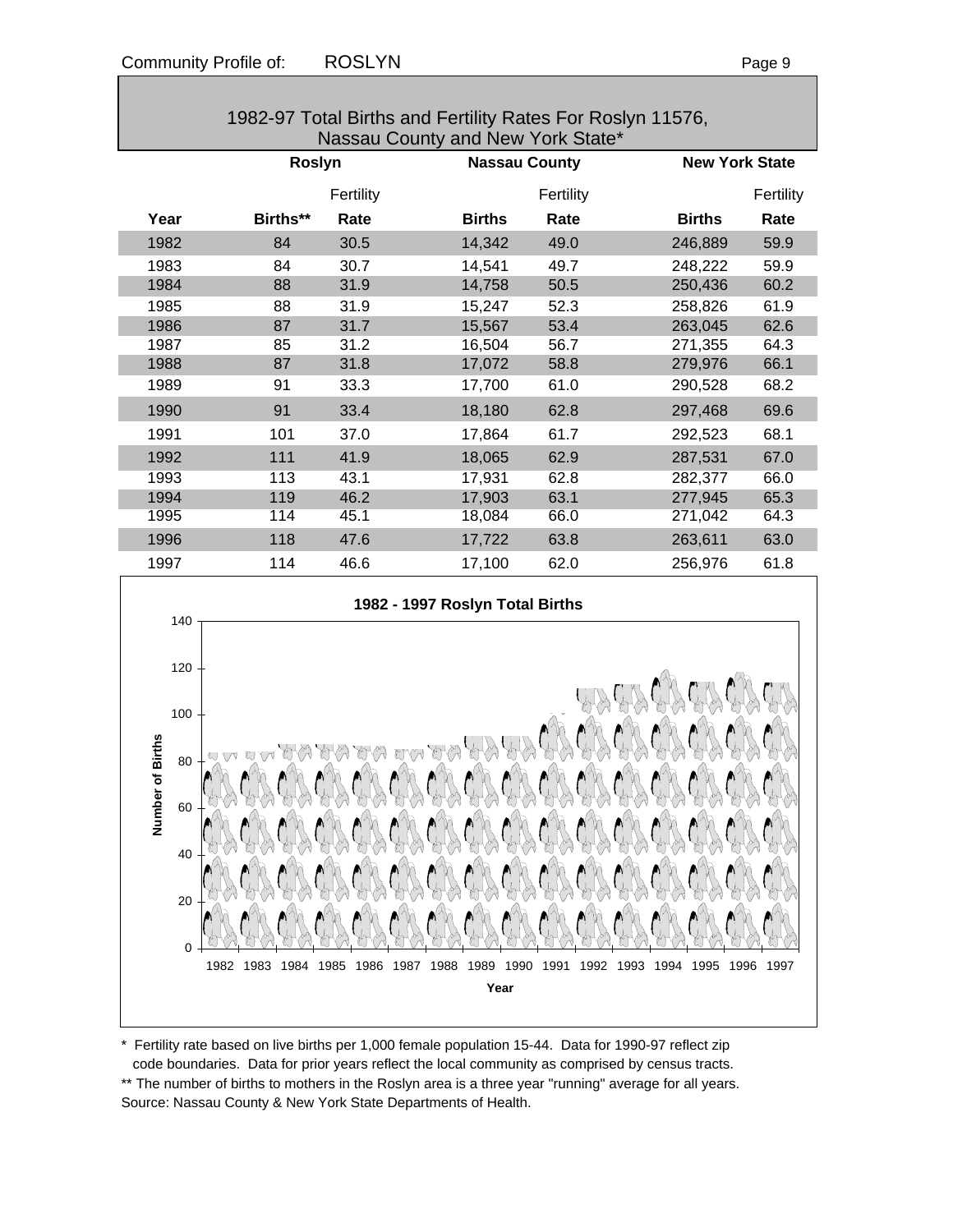|      |               |           |                      | 1984-97 Births To Teen Mothers and Fertility Rates    |                       |           |
|------|---------------|-----------|----------------------|-------------------------------------------------------|-----------------------|-----------|
|      |               |           |                      | For Roslyn 11576*, Nassau County and New York State** |                       |           |
|      | <b>Roslyn</b> |           | <b>Nassau County</b> |                                                       | <b>New York State</b> |           |
|      | Teen          | Fertility | Teen                 | Fertility                                             | Teen                  | Fertility |
| Year | Births***     | Rate      | <b>Births</b>        | Rate                                                  | <b>Births</b>         | Rate      |
| 1984 |               | 1.0       | 668                  | 12.2                                                  | 25,658                | 35.7      |

1985 1 1.1 711 13.4 25,470 36.4 1986 0 0.6 685 13.4 25,134 37.0 1987 0 0.6 677 13.8 25,080 38.0 1988 0 0.7 663 14.1 25,861 40.3 1989 0 0.7 679 15.0 26,593 42.7 1990 0 0.8 674 15.6 26,553 44.0 1991 1 1.6 672 16.0 26,216 44.1 1992 0 0.8 629 15.1 25,330 43.4 1993 0 0.9 700 18.4 25,515 44.3 1994 0 0.0 682 18.2 25,852 45.3 1995 0 0.0 668 18.0 24,805 43.6 1996 0 0.8 637 15.8 23,864 41.8 1997 0 0.8 561 13.9 22,185 38.5

\*\*\* In Some of the years above, a teen fertility rate is greater than 0 when teen births are 0. This is possible because teen births are presented as a 3 year average and the actual teen birth number is between 0 and .5



\* The number of birth to teen mothers in the Roslyn area is a three year "running" average for all years.

\*\* Fertility rate based on live births per 1,000 female population 15-19. Data for 1990-97 reflect zip code boundaries. Data for prior years reflect the local community as comprised by census tracts. Source: Nassau County & New York State Departments of Health.